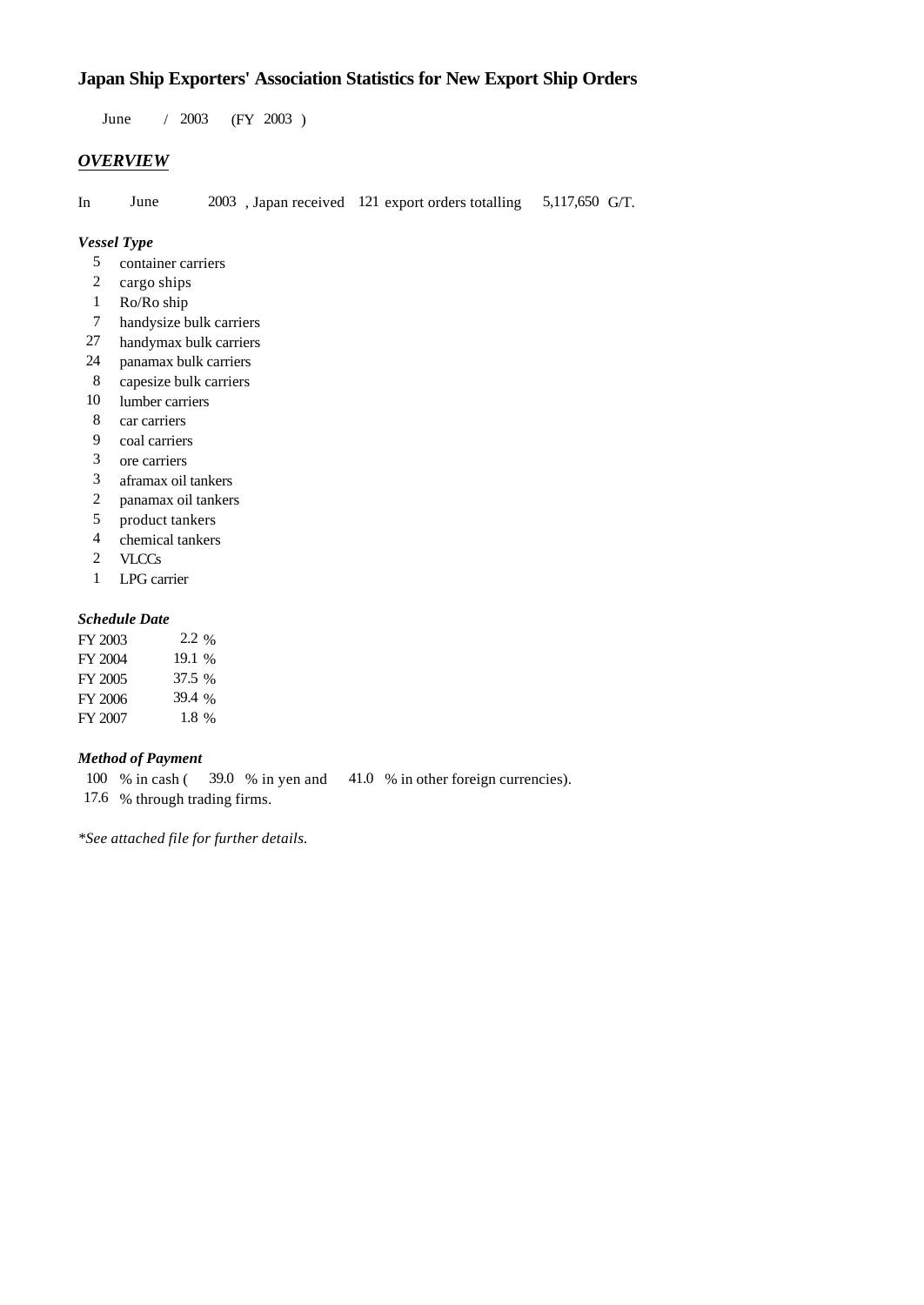# *Figures for FY* 2003 (April, 2003 *to June, 2003*)

During the period between *April, 2003* and *June, 2003* (FY 2003), Japan received 192 export orders totaling  $8,458,000$  G/T.

#### *Schedule Date*

FY 2003 FY 2004 FY 2005 FY 2006 FY 2007 17.0 % 36.1 41.8 1.5 % 3.6

#### *Method of Payment*

100 % in cash (41.5 % in yen and 58.5 % in other foreign currencies).

% through trading firms. 19.3

#### *New Orders of Export Ships placed by Owners during in G/T. FY 2003 (April 03 to June 03)*

Figures on owners placing orders with Japanese yards indicates that 74.6 % of orders are placed by Japanese related owners, European and American shipping companies,  $6.3\%$ ; Greek shipowners,  $9.5\%$ ; Hong Kong shipowners,  $2.4\%$ ; Chinese shipowners,  $3.7\%$ ; Oil companies,  $0.0\%$ ; and others,  $3.5\%$ .

*\*These figures are official JSEA statistics and may be used as such.*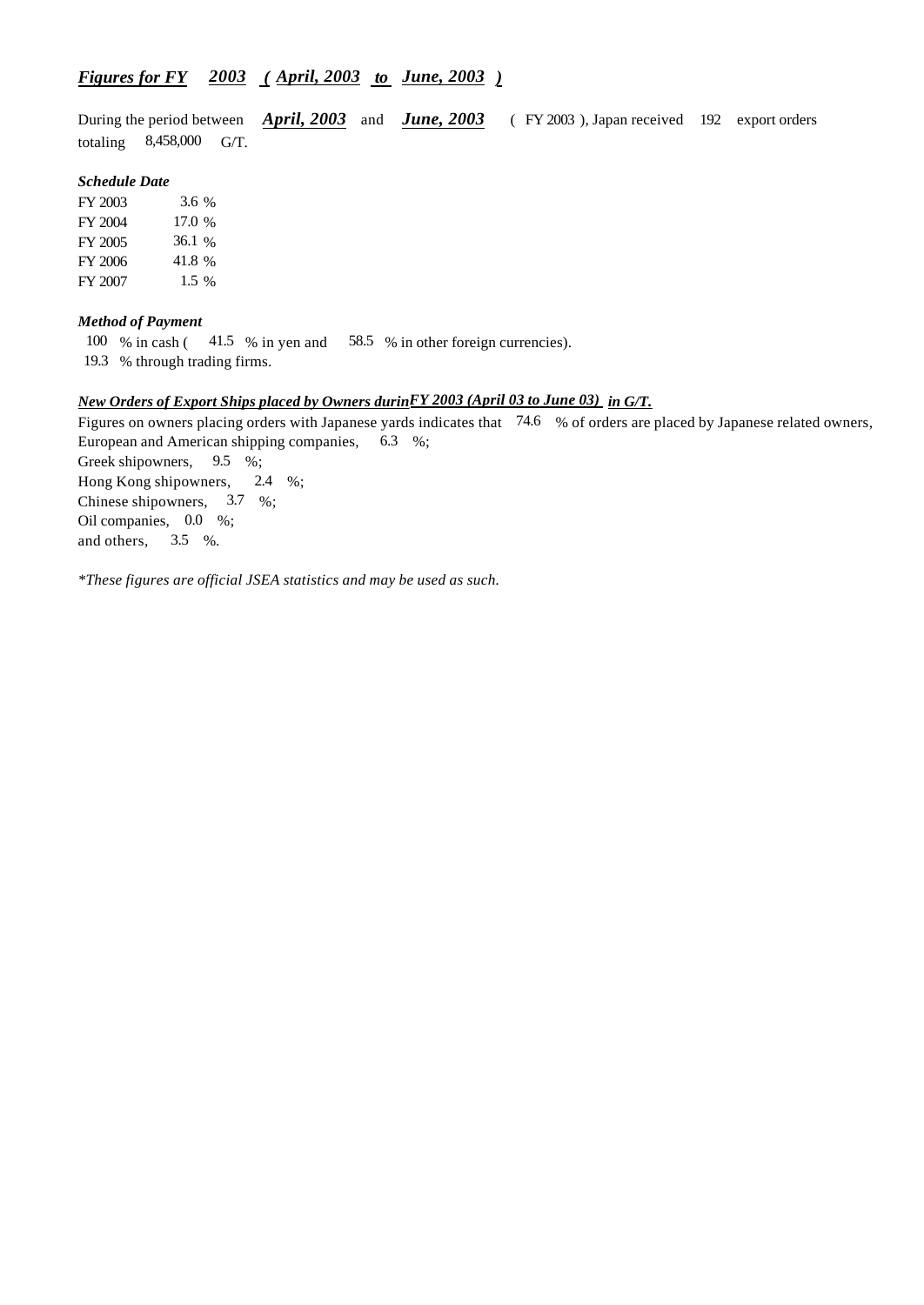# New Export Orders Placed in June 2003 (FY 2003) Based on Fiscal Year

| 50011110017200007        |                      |            |     |                  |     |           |          |           |     |           |     |           |     |                   |     |                   |  |
|--------------------------|----------------------|------------|-----|------------------|-----|-----------|----------|-----------|-----|-----------|-----|-----------|-----|-------------------|-----|-------------------|--|
| Description              | Apr $02$ to Mar $03$ |            |     | Apr 02 to Feb 03 |     | Mar 2003  |          | Apr 2003  |     | May 2003  |     | June 2003 |     | Apr 03 to June 03 |     | Jan 03 to June 03 |  |
|                          | No.                  | G/T        | No. | G/T              | No. | G/T       | No.      | G/T       | No. | G/T       | No. | G/T       | No. | G/T               | No. | G/T               |  |
| <b>General Cargos</b>    | 14                   | 475,900    | 10  | 101.900          |     | 374,000   | $\Omega$ |           |     | 21,400    |     | 244,150   | 11  | 265,550           | 15  | 639,550           |  |
| <b>Bulk Carriers</b>     | 251                  | 10,746,210 | 216 | 9,224,310        | 35  | 1,521,900 | 22       | 916,800   | 251 | 1,244,100 | 96  | 4,079,050 | 143 | 6,239,950         | 215 | 9,390,750         |  |
| Tankers                  |                      | 3,886,550  | 68  | 3,746,100        |     | 140,450   |          | 183,750   | 14' | 974,300   | 17  | 794,450   | 38  | 1,952,500         | 61  | 3,316,300         |  |
| <b>Combined Carriers</b> |                      |            |     |                  | 01  |           |          |           |     |           |     |           |     |                   |     | $\Omega$          |  |
| Others                   |                      |            |     |                  |     |           |          |           |     |           |     |           |     |                   |     | $\Omega$          |  |
| Total                    | 336                  | 15,108,660 | 294 | 13,072,310       | 42  | 2,036,350 | 29       | 1,100,550 | 42  | 2,239,800 | 121 | 5,117,650 | 192 | 8,458,000         | 291 | 13,346,600        |  |
| FY 2002 / FY2003 (%)     |                      | $*144.9$   |     | 144.3            |     | 148.7     |          | 122.8     |     | 271.7     |     | 282.5     |     | 239.4             |     | ** 246.5          |  |
| In CGT                   |                      | 7,288,257  |     | 6,286,082        |     | 1,002,175 |          | 604,820   |     | 936,741   |     | 2,457,418 |     | 3,998,979         |     | 6,299,001         |  |

 $JSEA$  (July 2003)

*Figures for shipbulding orders of 500 G/T and over for export as steel vessels placed with JSEA members are covered.*

\*FY 2001/FY2002

\*\*Calender Year 2002/2003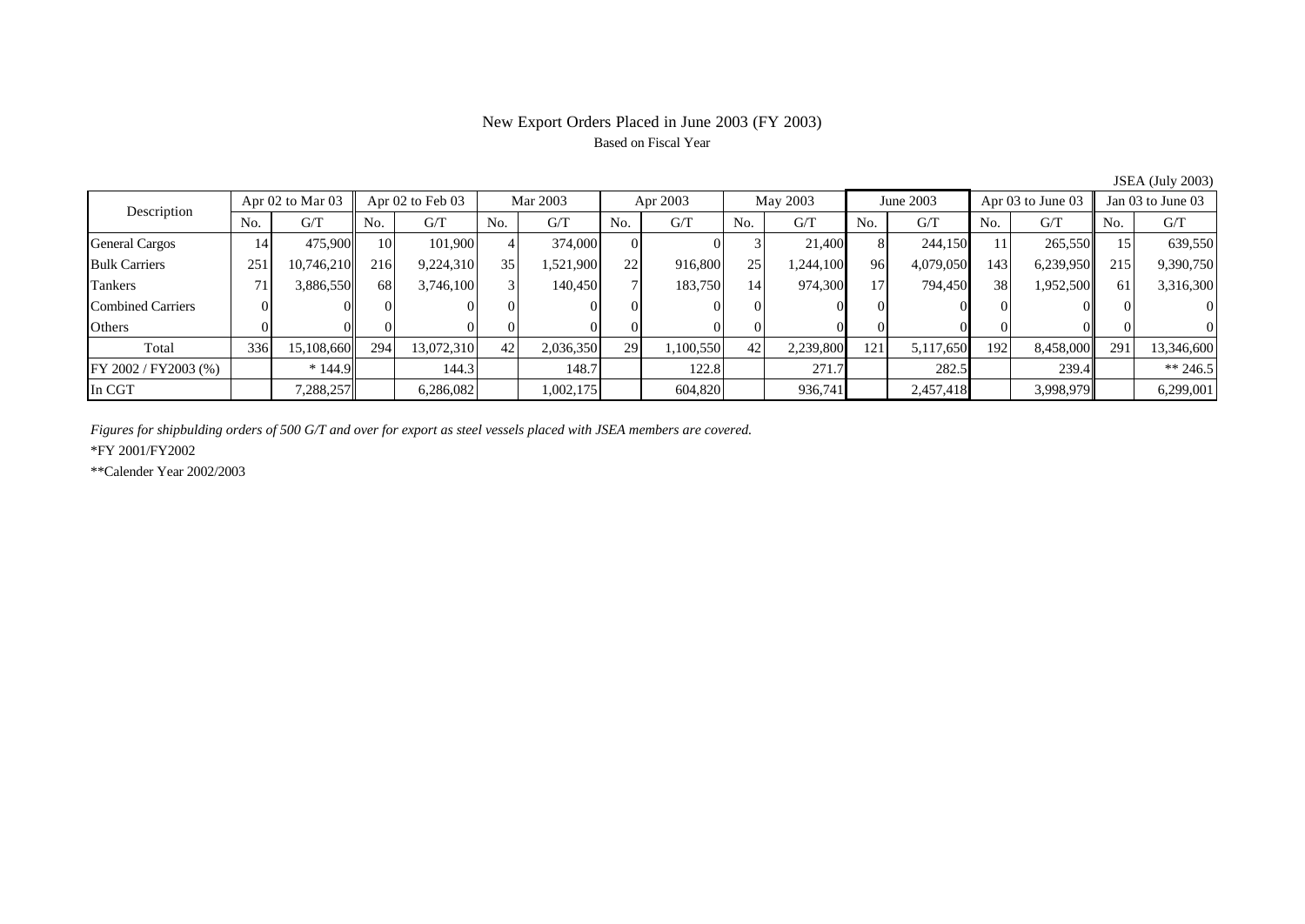# Export Ships Delivered in June 2003 (FY 2003) Based on Fiscal Year

| $50.111$ ( $5.011$ ) $-0.000$ |                      |            |           |                  |                 |           |                 |          |     |          |     |           |                |                   |                 |                   |  |
|-------------------------------|----------------------|------------|-----------|------------------|-----------------|-----------|-----------------|----------|-----|----------|-----|-----------|----------------|-------------------|-----------------|-------------------|--|
| Description                   | Apr $02$ to Mar $03$ |            |           | Apr 02 to Feb 03 |                 | Mar 2003  |                 | Apr 2003 |     | May 2003 |     | June 2003 |                | Apr 03 to June 03 |                 | Jan 03 to June 03 |  |
|                               | No.                  | G/T        | No.       | G/T              | No.             | G/T       | No.             | G/T      | No. | G/T      | No. | G/T       | N <sub>o</sub> | G/T               | No.             | G/T               |  |
| <b>General Cargos</b>         | 31                   | 1,092,204  | <b>28</b> | 1,020,217        |                 | 71.987    |                 | 82.749   |     | 143,732  |     | 101.929   | 9              | 328,410           | 18 <sub>l</sub> | 598,103           |  |
| <b>Bulk Carriers</b>          | 124                  | 4,637,434  | 1101      | 4,058,918        | 14 <sub>1</sub> | 578,516   | 10              | 326,120  |     | 404,217  |     | 480,366   | 27             | 1,210,703         | 65              | 2,687,349         |  |
| Tankers                       | 72                   | 4,678,657  | 63        | 4,162,122        | ΩI              | 516,535   |                 | 207,302  | h.  | 341,972  | 9   | 329,376   | <b>20</b>      | 878,650           | 51              | 2,707,236         |  |
| <b>Combined Carriers</b>      |                      |            |           |                  |                 |           |                 |          |     |          |     |           |                |                   |                 | $\Omega$          |  |
| Others                        |                      | 21,188     |           | 21.188           | ΩI              |           |                 |          |     |          |     |           |                |                   |                 | $\Omega$          |  |
| Total                         | 228                  | 10,429,483 | 202       | 9,262,445        | 26              | 1,167,038 | 17 <sub>1</sub> | 616,171  | 18  | 889,921  | 21  | 911,671   | 56             | 2,417,763         | 134             | 5,992,688         |  |
| FY 2002 / FY2003 (%)          |                      | $*94.7$    |           | 96.2             |                 | 84.1      |                 | 104.4    |     | 184.6    |     | 148.5     |                | 143.4             |                 | $** 112.6$        |  |
| In CGT                        |                      | 5,277,721  |           | 4,743,313        |                 | 534,408   |                 | 335,456  |     | 412,604  |     | 469.441   |                | 1,217,501         |                 | 2,978,886         |  |

JSEA (July 2003)

*Deliveries of new shipbuilding orders of 500 G/T and over for export as steel vessels placed with JSEA members are covered.*

\*FY 2001/FY2002

\*\*Calender Year 2002/2003